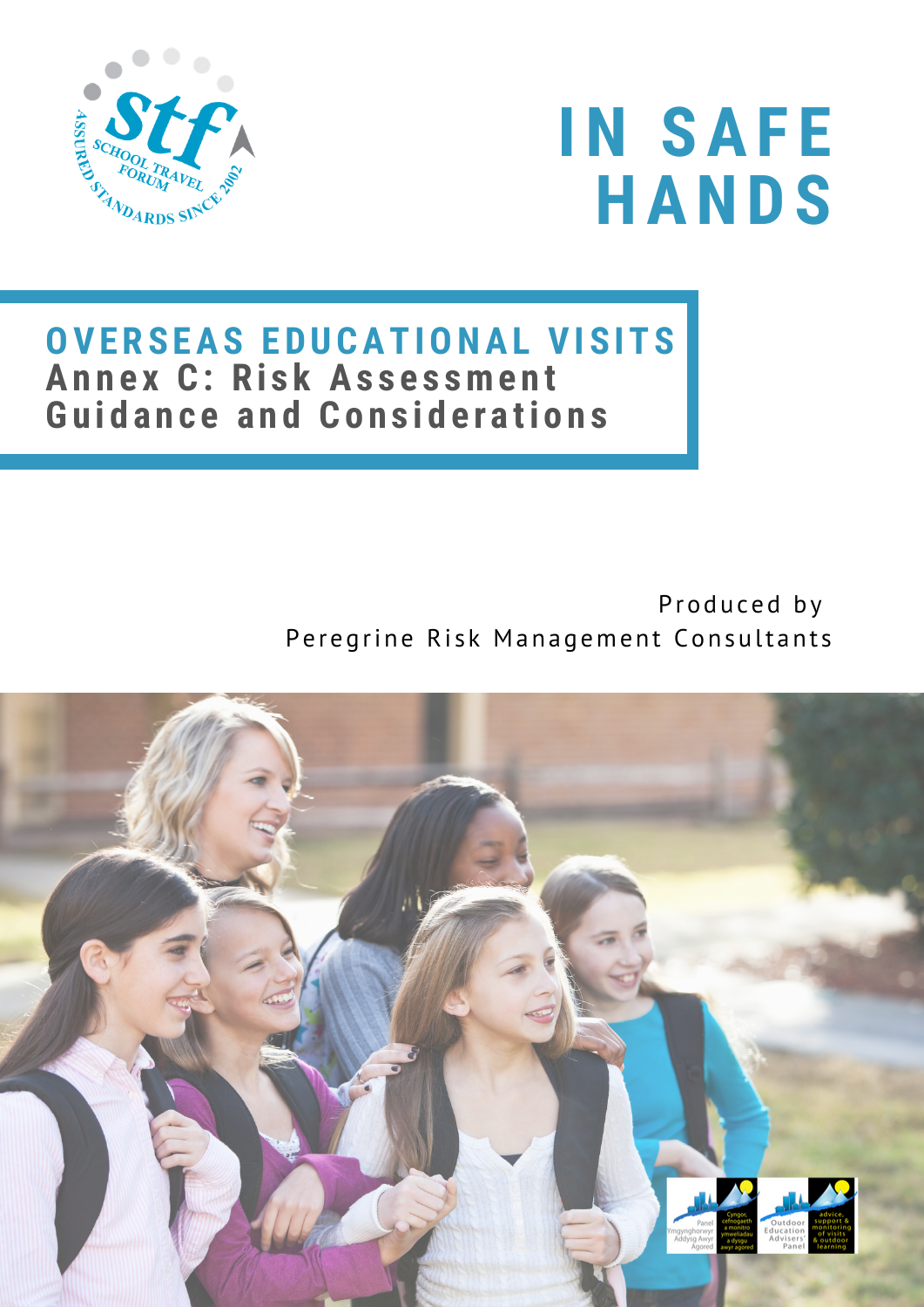## **National Guidance Supporting Resources**

Has the National Guidance 'Provider [Questionnaire](https://oeapng.info/downloads/download-info/8p-provider-questionnaire/)' been completed? Has the National Guidance ['Assessing](https://oeapng.info/downloads/download-info/4-4f-assessing-an-adventure-activity-provider-check-list/) a Provider' checklist been completed? Has the National Guidance on ['Overseas](https://oeapng.info/downloads/download-info/7r-overseas-visits/) Visits' been reviewed and understood? Has the National Guidance on 'Risk [Management'](https://oeapng.info/downloads/download-info/4-3c-risk-management/) been reviewed and understood? Has the National Guidance on ['Corona](https://oeapng.info/downloads/download-info/4-4k-coronavirus/) Virus' been reviewed and understood? Has the Visit Leader [Checklist](https://oeapng.info/downloads/download-info/3-3e-visit-leader-check-list/) been completed?

# **Risk Assessment References**

You should consider the following variables (SAGE) when planning your visit:

- Staff
- Activities
- Group
- Environment

See OEAP's National Guidance document 1b Foundations for more information. National Guidance also has a also a useful reference document for Visit [Leaders](https://oeapng.info/visit-leader/).

### **Threat Sub-Categories Considerations**

To really understand and assess your visit location you should extensively research your destination. The list below is not exhaustive, but will provide some guidance on criteria that should be considered during the risk assessment process:

#### **Staff**

- Personal (Staff) Dietary, mental health, flying phobia, sexual orientation, race, religion, gender, medication, pre-existing health conditions or disabilities, experience, training etc.
- Transportation Air charter, meet & greet, public transport, coach hire, rail etc. National Guidance Reference: 4.5a Transport general [considerations](https://oeapng.info/downloads/download-info/4-5a-transport-general-considerations/)
- Accommodation Location, security measures, safety considerations, room/floor/door allocation, emergency measures etc. National Guidance Reference: 7f [Exchanges](https://oeapng.info/downloads/download-info/7f-exchanges-and-home-stays/) and home stays

#### **Activity**

- Activity Individual activity risk assessments
- Association & Sensitivity Visiting religious or military buildings, UK citizens/business have been targeted etc.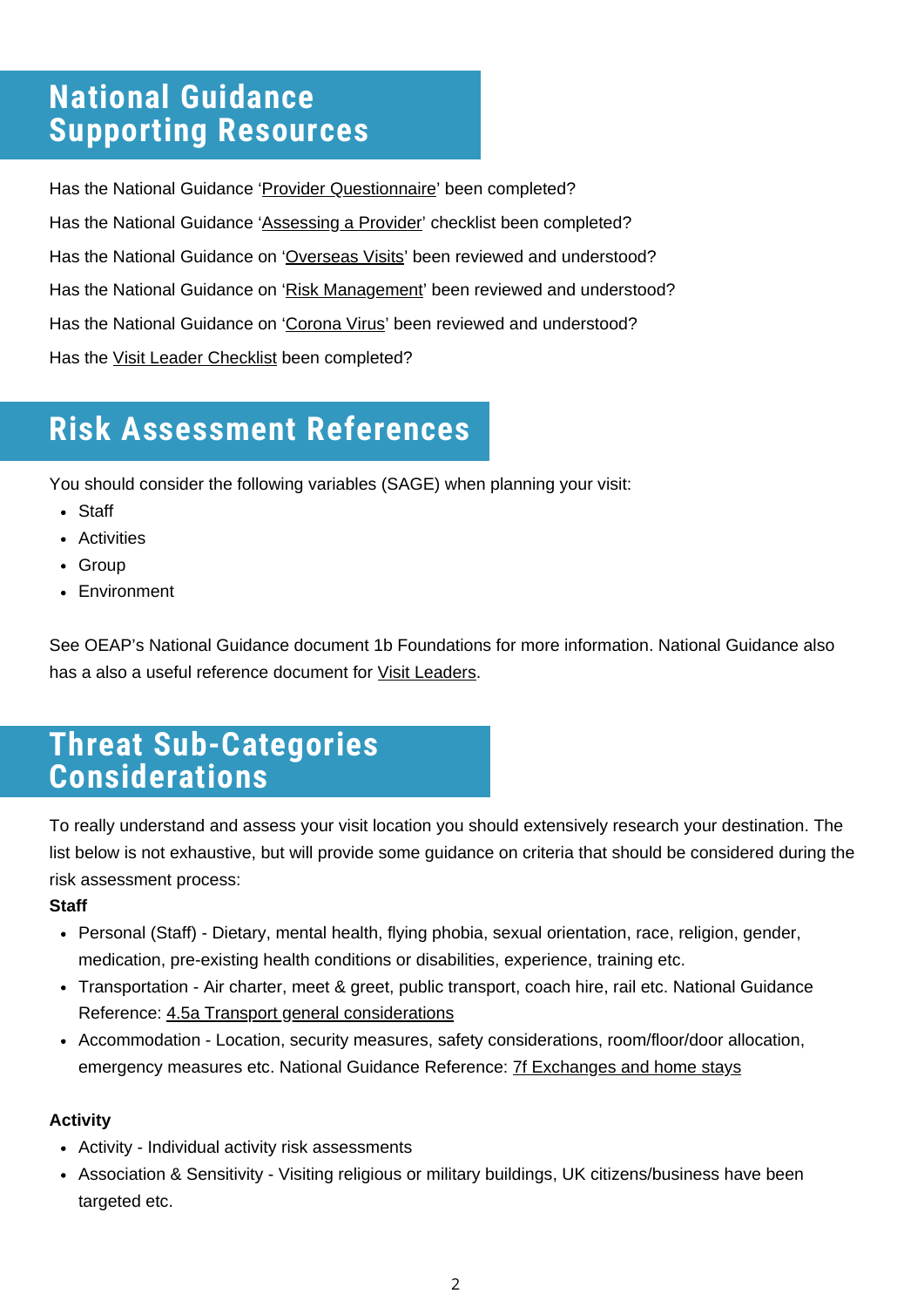#### **Group**

Personal (Pupil) - Dietary, mental health, flying phobia, sexual orientation, race, religion, gender, medication, pre-existing health conditions or disabilities, experience, training etc.

#### **Environment**

- Timing (Key Events) Elections, Religious events (Ramadan etc.), natural disaster/climate season (hurricanes, rainy season etc.)
- Covid-19 Social distancing, quarantine, travel corridors or bridges, restricted venue types (restaurants, museums etc.) etc. See National Guidance 4.4k [Corona](https://oeapng.info/downloads/download-info/4-4k-coronavirus) Virus
- Crime Petty crime, robbery, assault, extortion, sexual assault/rape, drug spiking, murder, cyber, carjacking etc.
- Unrest Protest, roadblock, check points, road closure, violence, protest flash points etc.
- Terrorism/Kidnap Lone wolf, IED attack, armed attack, radicalisation, kidnap for ransom, express kidnap etc. See National Guidance Reference: 4.4e [Terrorism](https://oeapng.info/downloads/download-info/4-4e-terrorism/)
- Conflict Inter-state, cross-border, international etc.
- Infrastructure Driving standards, road conditions, power reliability, phone/internet network, transportation hubs and utilisation, sanitation, building standards (earthquake prone regions) etc.
- Health Disease, Healthcare System, medication availability, types of medical services available (A & E), dental etc. See National Guidance Reference: 4.4b [First](https://oeapng.info/downloads/download-info/4-4b-first-aid/) Aid and 4.4d [Medication](https://oeapng.info/downloads/download-info/4-4d-medication/)
- Natural Disaster Earthquake, monsoon, avalanche, hurricane, electrical storm, cyclone, snow, drought, tsunami, wildfire etc.
- Climate and Nature Hot, humidity, cold, mountainous, temperate, wildlife (dangerous/venomous) etc. See National Guidance Reference: 7j [Weather](https://oeapng.info/downloads/download-info/7j-weather-and-group-safety/) and group safety
- Culture and Customs Greeting, clothing, religious customs etc.
- Local Law and Human Rights Law enforcement, extortion, corruption, child labour, human rights breaches etc.

### **Useful Risk Assessment Resources**

Peregrine Risk [Management](http://www.peregrine-rm.com/)

Travel Risk & Safety Management Specialists E: operations@peregrine-rm.com

Foreign, [Commonwealth](http://www.gov.uk/government/organisations/foreign-commonwealth-development-office) and Development Office (formally FCO)

Department for Education Covid19 Travel Advice for [Educational](https://www.gov.uk/government/publications/coronavirus-covid-19-travel-advice-for-educational-settings/coronavirus-travel-guidance-for-educational-settings) Settings

Outdoor Education Advisers' Panel National [Guidance](http://oeapng.info/)

Travel [Health](http://travelhealthpro.org.uk/) Pro